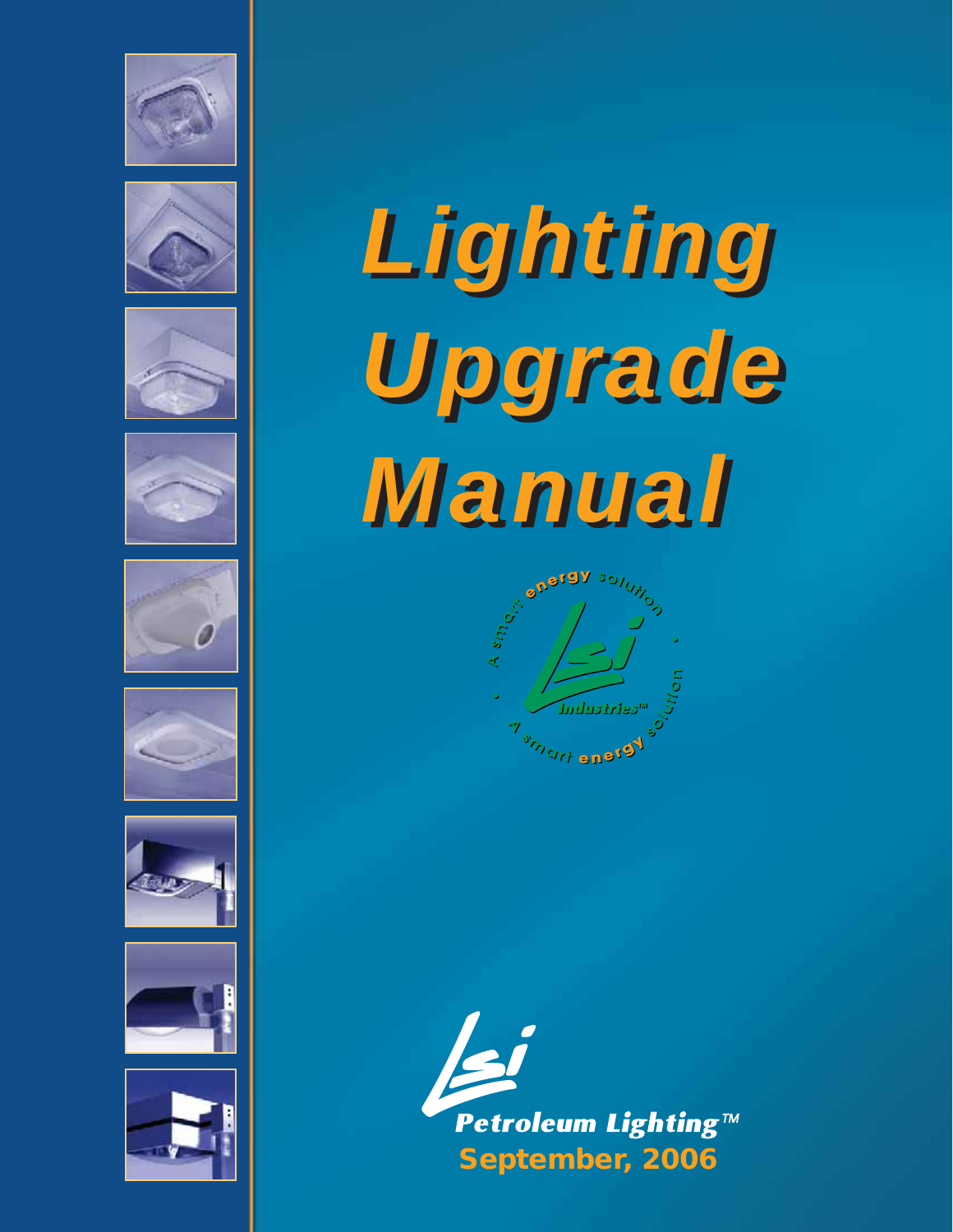## **Why You Should Consider Upgrading Your Lighting**

Reduce your total cost of ownership with an energy-efficient lighting upgrade from LSI. From the parking lot throughout the site, LSI has lighting products to fit your requirements. Using pulse-start lamps, vertical burn technology and high performance reflectors, LSI can dramatically improve the appearance of your site efficiently and economically 24 hours a day.

Remember, over a 10-year period, the capital cost of your lighting package will only be 10% of the total cost of ownership. The balance, 20% installation / maintenance and 70% energy are your greatest cost of ownership. LSI lighting products will have the greatest affect on your bottom line.

### **What a Lighting Upgrade Means to You**

**The ability to bring your current lighting up to today's new standards without adding additional fixtures.**

- Marketing impact due to greater long-range **visibility, which draws customers to your site as they approach.**
- ■ **Improved safety for customers and employees which means increased sales and reduced employee turnover.**
- Increased vertical illumination making the **overall site brighter and more inviting.**
	- **Building Walls - Spanners**
	- **Pump Faces - Fascia**
	- **Column Cladding - Entrance/Exit Areas**
	- **Parking Lot**
- Improved light levels while reducing **electrical power bills.**
- Color consistency from all fixtures.

#### *Your Options:*

- *1. Do nothing and let the competition eat you alive*
- *2. Go for a low budget option - get adequate lighting performance for a relatively low cost but recognize that it is not a long-term solution.*
- *3. Invest in the best longterm solution and make your competition eat its heart out!*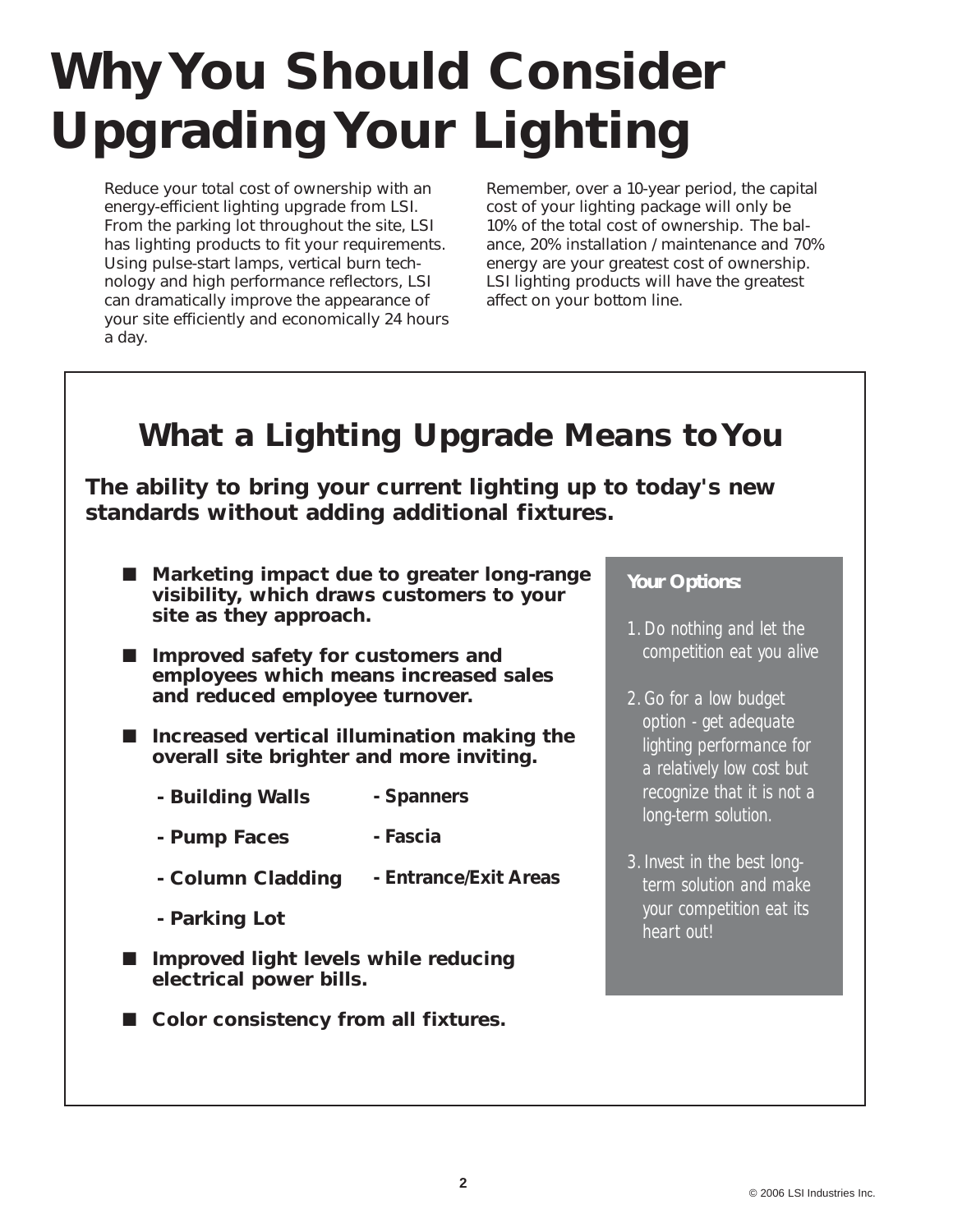#### **Canopy Lighting Upgrades**

*Upgrade your canopy with one of LSI's family of upgrade options, using either the 250 or 320 watt Pulse-Start Metal Halide lamps. The LSI upgrade will increase your site's visibility while reducing energy cost 20 - 50%. Many options feature ground relamping which reduces your maintenance cost.*

**Typical Canopy Cost Analysis Over 1 Year** - Typical Canopy Cost Analysis Over 1 Year

**FIXTURE TYPE # OF FIXTURES KWH/YEAR \$/YEAR** 400W DAKOTA | 24 | 48,145 | \$ 3,851 320W SCOTTSDALE 18 18 29.013 \$ 2.321

8.100W ENCORE FOCUS 12 16,872 \$1,349







RECU SuperKit® - Recessed Panel Retrofit Kit SuperKit® SuperKit® Scottsdale® Surface Mount (Standard or Universal)-2x2

\$ 1,201



**SAVINGS/YEAR** \$ 0 \$ 1,530

\$ 2,502



Focus RECU SuperKit® -Recessed



Adjustable Focus RECU<br>SuperKit® - Recessed



Flat Lens Panel Retrofit Kit

#### **Area Lighting Upgrades**

250W ENCORE FLAT LENS | 8

200W ENCORE LOW PROFILE, 8

ADJUSTABLE FOCUS

*Additional savings can be achieved by upgrading your site lighting to one of LSI's high performance, energy efficient fixtures. Using LSI's Internal Fitter, you can easily upgrade using existing 4" or 5" square poles (with a wall thickness of 11 ga. (0.120") or 7 ga. (0.180").* 

**.08 / KWH, 12-HOUR / DAY, 365 DAYS A YEAR FIXTURE X FIXTURE WATTAGE X 12 X 365 / 1,000 = \$/YEAR**

100W ENCORE FOCUS & 12 15,014 \$1,201 \$2,650

#### **Reduced Wattage/Pulse-Start Fixtures**

| <b>Typical Existing 5 Pole Lighting</b>                                    |                                           |                                 |  |  |  |
|----------------------------------------------------------------------------|-------------------------------------------|---------------------------------|--|--|--|
| <b>Your Fixture</b><br><b>Choice</b>                                       | <b>Operating Costs</b><br><b>Per Year</b> | <b>Your Savings</b><br>Per Year |  |  |  |
| Retrofit with Single 1000 Watt<br>Standard Metal Halide Product            | \$1892                                    | \$0                             |  |  |  |
| Upgrade with Twin 400 Watt<br>Super Metal Halide Challengers               | $6AVE$ 15%<br>\$1612                      | \$280                           |  |  |  |
| Upgrade with Single 750 Watt<br>Pulse-Start Metal Halide (PSMV) Challenger | '1\$14891 <sup>2本VE</sup> 24%             | \$403                           |  |  |  |



Citation<sup>®</sup> II



Greenbriar<sup>®</sup> Reduced



Challenger<sup>®</sup>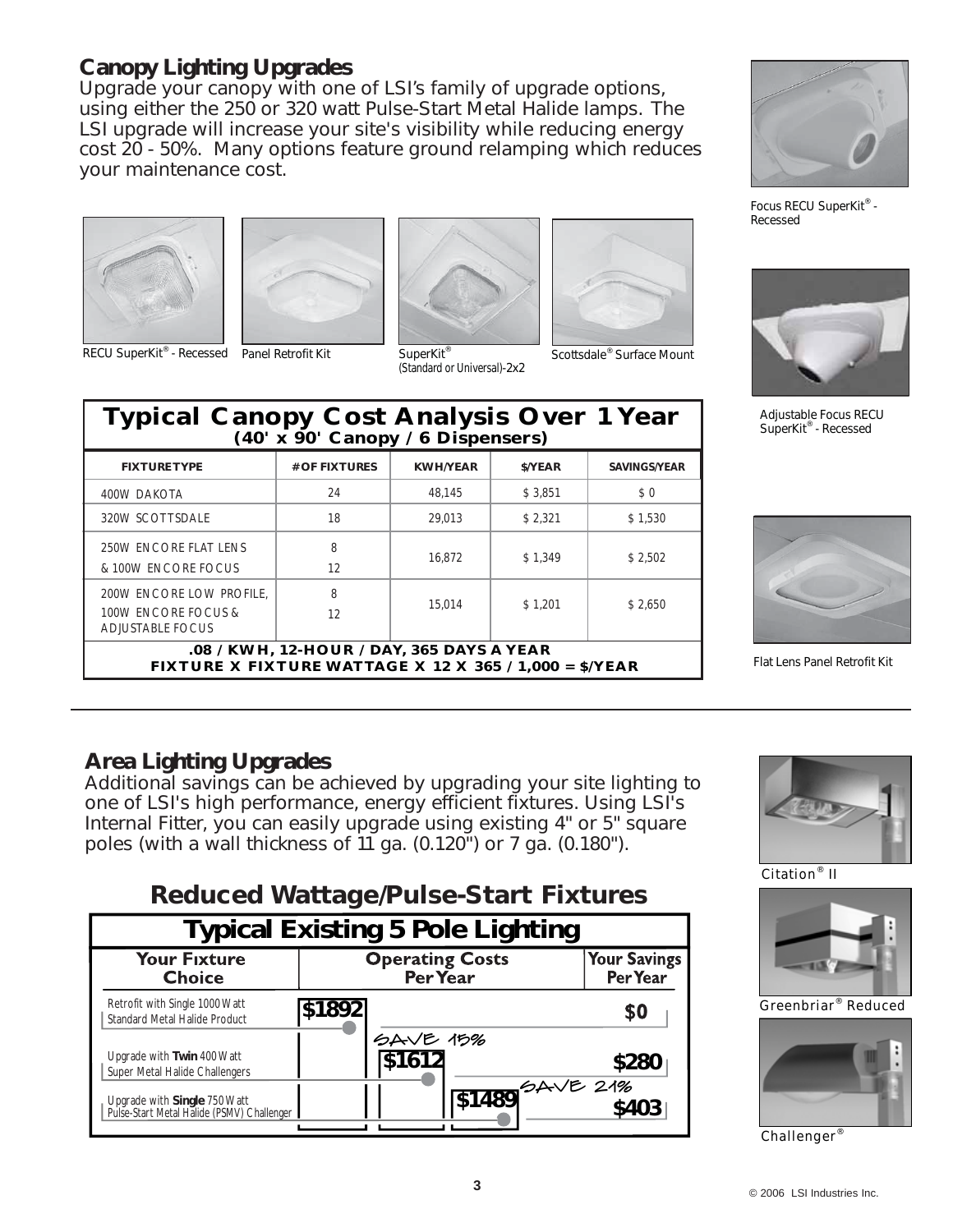## SUPERKIT**®** & UPK UPGRADES

**Identify your existing fixture and select your SuperKit accordingly. See Ordering Chart for complete offerings. It is the customer's responsibility to verify the dimensions of their fixture.**

|                       |                                                                                                                                                            | If you have                                                                                                                                    |                                                                                                                                     | <b>Order this</b>                                                                                                                                                                                                                                                              |  |
|-----------------------|------------------------------------------------------------------------------------------------------------------------------------------------------------|------------------------------------------------------------------------------------------------------------------------------------------------|-------------------------------------------------------------------------------------------------------------------------------------|--------------------------------------------------------------------------------------------------------------------------------------------------------------------------------------------------------------------------------------------------------------------------------|--|
|                       | <b>Fixture Type</b><br>LSI:<br>Masters/Dakota®<br><b>Whiteway:</b><br><b>Riviera</b><br><b>Jet-Phillips:</b><br>Houstonian (Old Style)                     | <b>Dimensions</b><br>$23 -$<br>10" 8"<br>19 3/8 "<br>SIde View<br>$23$ ".<br>8"<br>11"<br>193/8<br>SIde View                                   | LSI Masters/Dakota <sup>®</sup><br>Whiteway Riviera<br>Jet-Phillips Houstonian (Old Style)                                          | SSK LSI S 175 PSMV PG MT WHT<br>SSK LSI S 250 PSMV PG MT WHT<br>SSK LSI S 320 PSMV PG MT WHT<br>SSK LSI S 400 MHR PG MT WHT<br>SSK LSI S 200 PSMV LP MT WHT<br>SSK UNV S 100 PSMV FO MT WHT<br>SSK UNV S 100 PSMV ADJ MT WHT<br>UPK LSI 400 - #43412<br>UPKV LSI 400 - #167101 |  |
| 2X2<br><b>SURFACE</b> | <b>Whiteway:</b><br><b>Riviera II</b><br><b>Thunderbird</b><br><b>Vision</b>                                                                               | $211/8$ " $-$<br>10" 8"<br>19 3/8"<br>SIde View                                                                                                |                                                                                                                                     | SSK WW S 175 PSMV PG MT WHT<br>SSK WW S 250 PSMV PG MT WHT<br>SSK WW S 320 PSMV PG MT WHT<br>SSK WW S 400 MHR PG MT WHT<br>SSK WW S 200 PSMV LP MT WHT<br>SSK UNV S 100 PSMV FO MT WHT<br>SSK UNV S 100 PSMV ADJ MT WHT<br>UPK WW 400 - #43443<br>UPKV WW 400 - #167194        |  |
|                       | Works with all listed above, plus:<br><b>Jet-Phillips:</b><br><b>Houstonian</b><br>(Current Style) SHO/RHO<br><b>Guardian MC-1411</b><br><b>Cooper CLS</b> | $23 -$<br>8" 10"<br>SIde View<br>$-193/8$<br>211/8<br>8"10"<br>$-193/8$<br>SIde View<br>21 3/4 "<br>8 1/4"<br>101/4"<br>SIde View<br>$-193/8"$ | Jet-Phillips Houstonian<br>Guardian MC-1411<br>Cooper CLS                                                                           | SSK UNV S 175 PSMV PG MT WHT<br>SSK UNV S 250 PSMV PG MT WHT<br>SSK UNV S 320 PSMV PG MT WHT<br>SSK UNV S 400 MHR PG MT WHT<br>SSK UNV S 200 PSMV LP MT WHT<br>SSK UNV S 100 PSMV FO MT WHT<br>SSK UNV S 100 PSMV ADJ MT WHT<br>UPK Jet - #43467                               |  |
| RECESSED              | LSI:<br><b>Richmond<sup>®</sup></b><br><b>Whiteway:</b><br>Civic (current model)                                                                           | 19 1/8"<br>93/8"<br>8 9/16"<br>- 18 1/2"                                                                                                       | LSI Richmond <sup>®</sup><br><b>Whiteway: Civic</b><br><b>Series</b><br>(Current Model)                                             | SSK RECU S 175 PSMV PG MT WHT<br>SSK RECU S 250 PSMV PG MT WHT<br>SSK RECU S 320 PSMV PG MT WHT<br>SSK RECU S 400 MHR PG MT WHT<br>SSK RECU S 200 PSMV LP MT WHT<br>SSK RECU S 100 PSMV FO MT WHT<br>SSK RECU S 100 PSMV ADJ MT WHT                                            |  |
|                       | <b>Whiteway:</b><br>Civic (old model)<br><b>Jet-Phillips:</b><br><b>Recessed Icon</b><br>(original model)                                                  | 8 5/16"<br>$-171/2"$<br>9"<br>$-181/16$ <sup>"</sup>                                                                                           | 瑞園<br>精神場<br>百日度性<br>國断<br><b>Whiteway: Civic</b><br><b>Jet-Phillips</b><br>(Old Style)<br><b>Recessed Icon</b><br>(Original Model) | UPK RIC 400 - #435020<br>UPK CVCN 400 - #43501<br>UPK CVC 400 - #43503<br>UPK Jet 400 - #43504                                                                                                                                                                                 |  |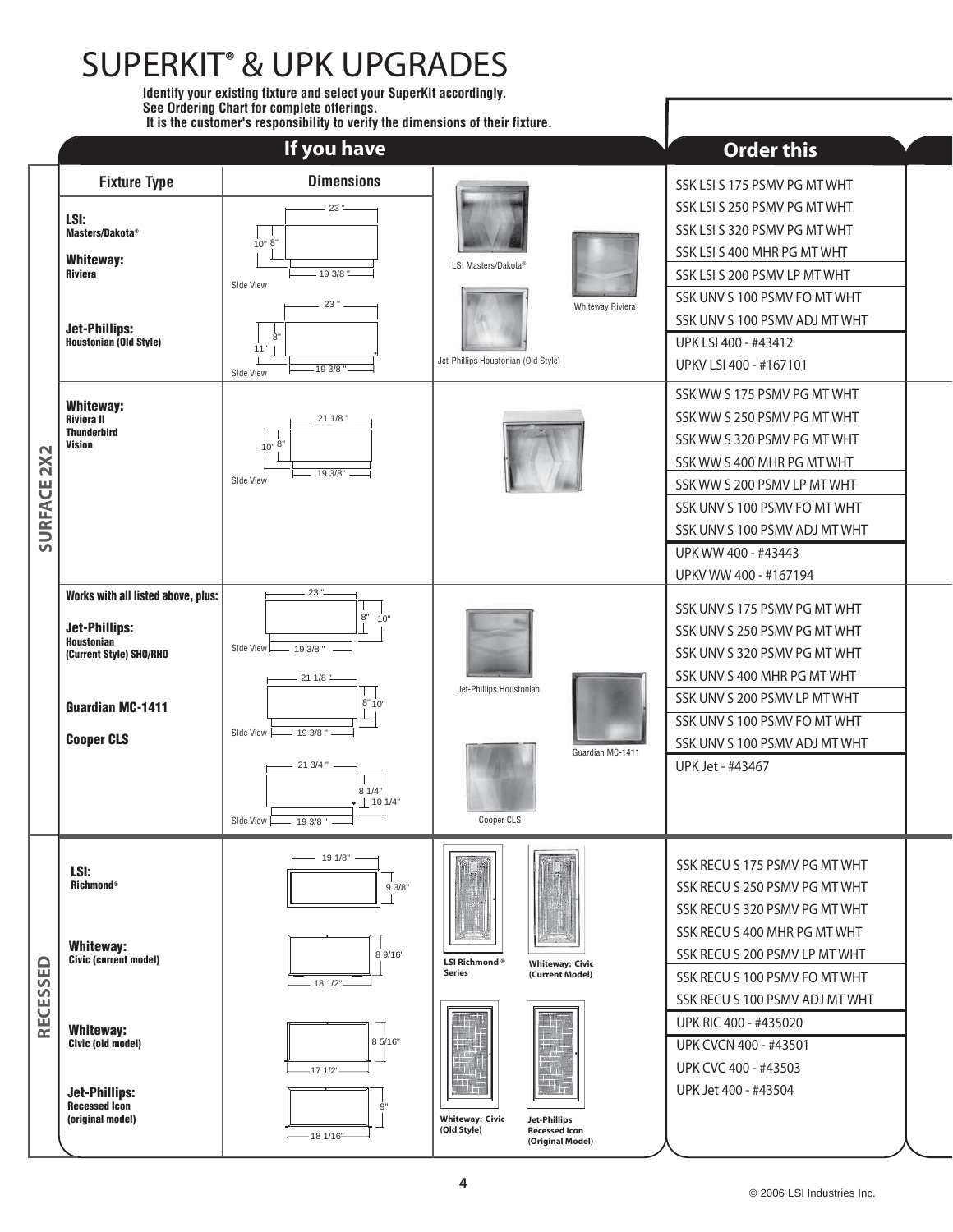|                                           | <b>SUPERKIT</b>                     |                                                 |                                                                                                                                                              |                                                                                                          |
|-------------------------------------------|-------------------------------------|-------------------------------------------------|--------------------------------------------------------------------------------------------------------------------------------------------------------------|----------------------------------------------------------------------------------------------------------|
|                                           | <b>To receive</b>                   |                                                 | <b>Kit consists of</b>                                                                                                                                       |                                                                                                          |
| <b>PG Optics</b><br><b>UPK Kit</b>        | <b>LP Optics</b><br><b>UPKV Kit</b> | <b>FO Optics</b>                                | Fully assembled SuperKit includes:<br>- Plate<br>- Lens<br>- Lamp<br>- Ballast                                                                               |                                                                                                          |
|                                           |                                     |                                                 | <b>UPK Kit includes:</b><br>- Lamp - Lens/ Frame - Reflector<br>For Jet-Phillips old Style, order UPKLSI plus socket #4208602                                |                                                                                                          |
| <b>PG Optics</b><br><b>UPK Kit</b>        | <b>LP Optics</b><br><b>UPKV Kit</b> | <b>FO Optics</b>                                | Fully assembled SuperKit includes:<br>- Plate<br>- Lens<br>- Lamp<br>- Ballast                                                                               |                                                                                                          |
|                                           |                                     |                                                 | <b>UPK Kit includes:</b><br>- Lamp - Lens/Frame                                                                                                              | - Reflector                                                                                              |
| <b>PG Optics</b>                          | <b>LP Optics</b>                    | <b>FO Optics</b><br><b>Adjustable FO Optics</b> | <b>UNIVERSAL SUPERKIT</b><br>Fully assembled Universal<br>SuperKit includes:<br>- Plate<br>- Lens<br>- Lamp<br>- Ballast<br>- Adaptor Brackets<br>(set of 4) | <b>SHORT</b><br><b>LONG</b><br>Four adaptor brackets for<br>retrofitting your existing<br>canopy fixture |
| <b>UPK Kit</b>                            |                                     |                                                 | UPK Jet Kit includes:<br>- Lamp - Lens - Socket - Reflector                                                                                                  |                                                                                                          |
| <b>PG Optics</b>                          | <b>LP Optics</b>                    | <b>FO Optics</b>                                | Fully assembledSuperKit includes:<br>- Plate<br>- Lens<br>- Lamp<br>- Ballast                                                                                |                                                                                                          |
| UPK RIC<br>UPK CVCN<br>UPK CVC<br>UPK Jet |                                     | <b>Adjustable FO Optics</b>                     | UPK includes: - Lamp - Lens/Frame<br>UPK includes:<br>- Lamp<br>- Lens/Frame<br>- Reflector                                                                  | - Reflector                                                                                              |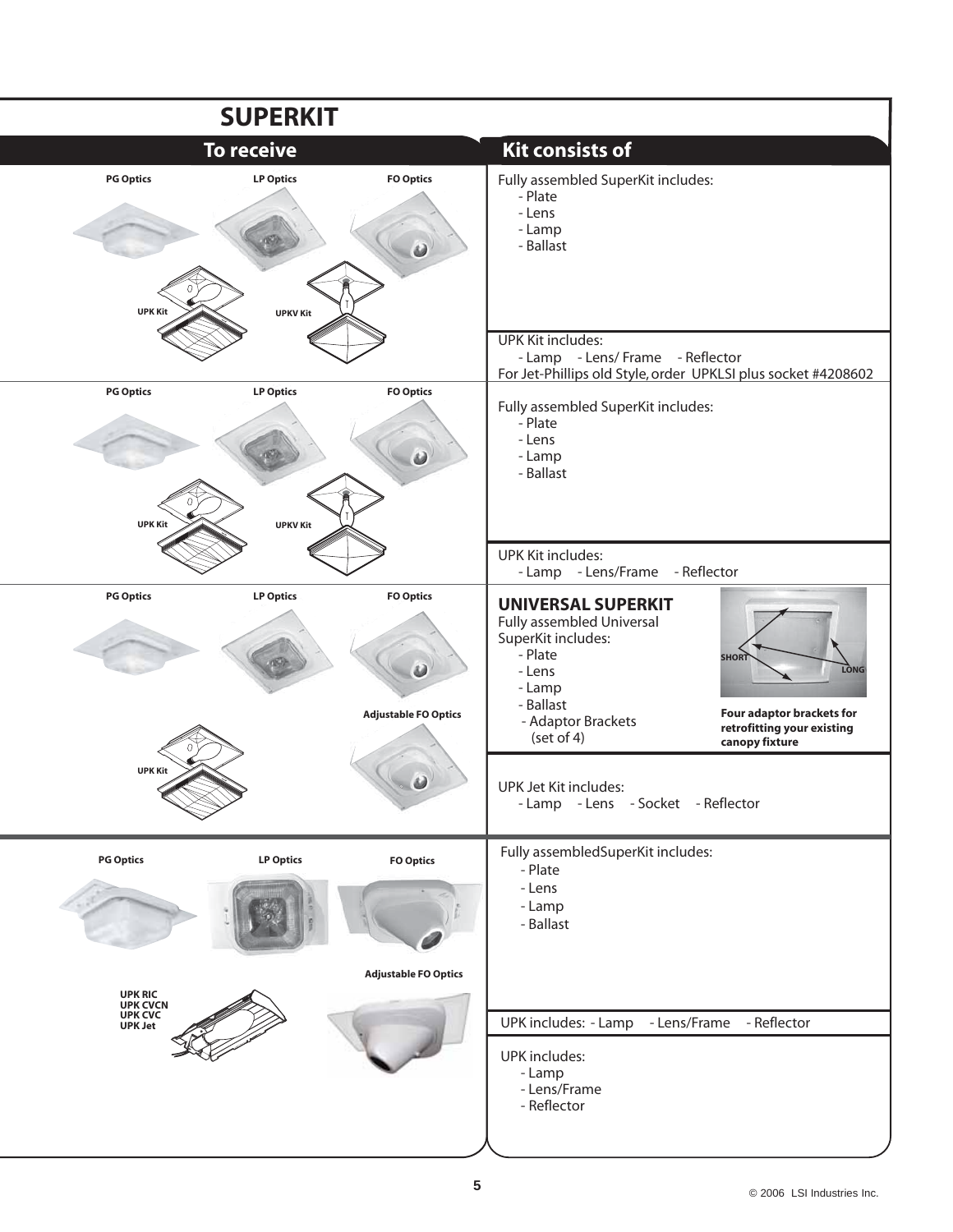## Improved Lighting and Reduced Energy Through Product Replacement



#### **Double Deck Mounting**

**DDM - DOUBLE DECK MOUNTING BRACKET (ORDER NUMBER 174806)**



**DDM** - For use in covered areas (i.e. water proof plenum) where ceiling material will not support the fixture or access is not available from above to utilize standard locking ring.

**DDRMP - DOUBLE DECK RETROFIT MOUNTING PANEL (ORDER NUMBER 177825)**



**DDRMP** - Decorative retrofit panel is for use on double deck canopies only. Panel will structurally support the Encore while covering an opening up to 600mm by 600mm. For use in covered areas only (i.e water proof plenum).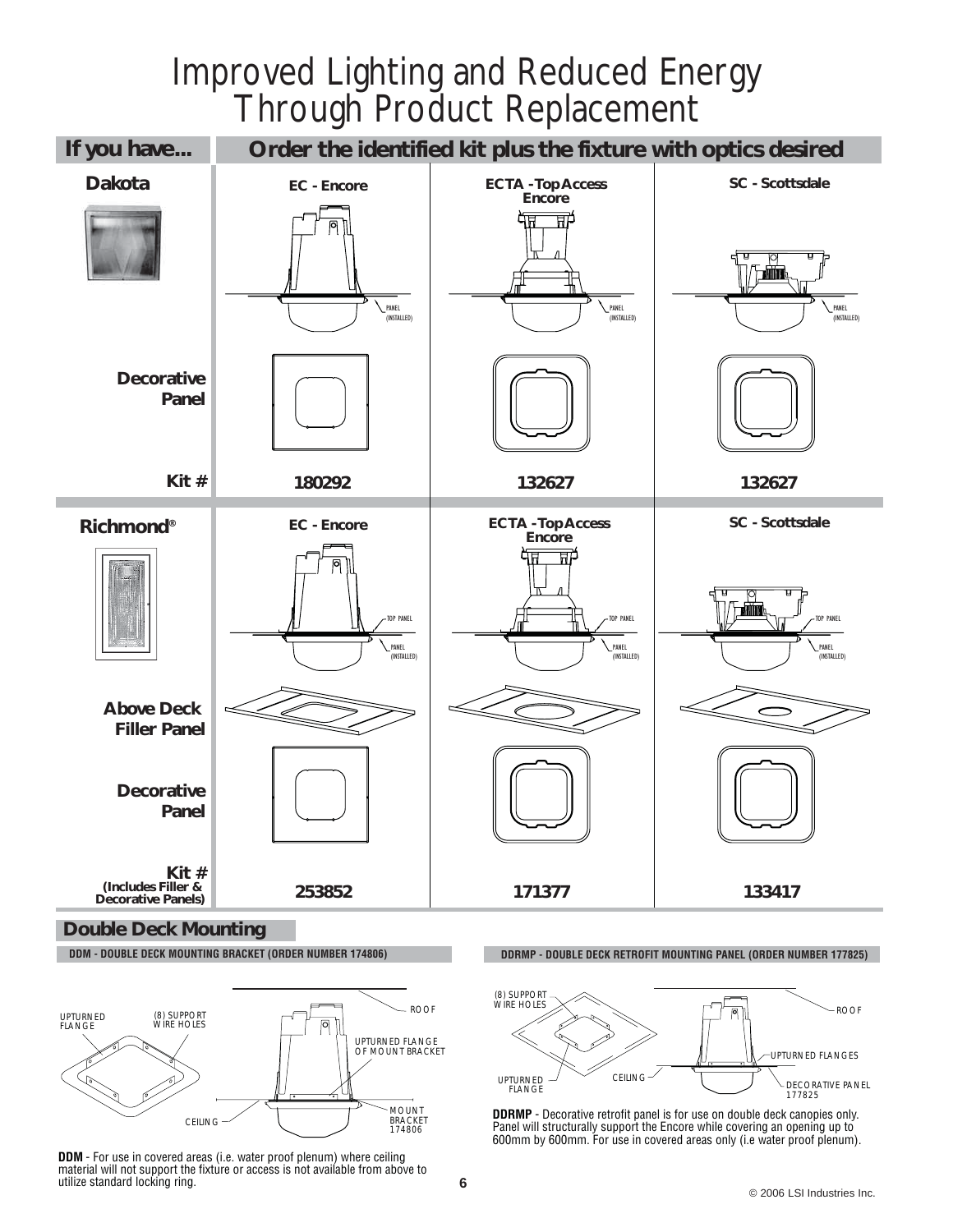## **Existing Fixture Retrofit**

|                               | P G                     | LP                      | F                       | <b>FO/ADJ</b> |
|-------------------------------|-------------------------|-------------------------|-------------------------|---------------|
| SC - Scottsdale<br>ਰ ਚ        | 400, 320, 250, 200, 175 | 200                     |                         | 100           |
| EC - Encore<br>冋              | 400, 320, 250, 200, 175 | 400, 320, 250, 200, 175 | 400, 320, 250, 200, 175 | 100           |
| ECTA - Top Access<br>Encore   | 320, 250, 200, 175      | 320, 250, 200, 175      | 320, 250, 200, 175      | 100           |
| SCF - Flat<br>Lens Scottsdale | 320, 250, 200, 175      | 320, 250, 200, 175      | 320, 250, 200, 175      | 100           |

| <b>Optic Assembly</b><br>(Gasket & Glass)<br>Part# |                 |        |  |
|----------------------------------------------------|-----------------|--------|--|
|                                                    | PG              | 231041 |  |
|                                                    | LP              | 231040 |  |
|                                                    | Flat            | 231043 |  |
|                                                    | C <sub>73</sub> | 231045 |  |
|                                                    | FO              | 177684 |  |
|                                                    | ADJ             | 263878 |  |

| <b>Ballasts - Pulse Start Assy.</b><br>(Ballasts, Capacitor, Ignitor) |                                | Part #   |
|-----------------------------------------------------------------------|--------------------------------|----------|
| 100 Watt PSMV w/o feet                                                |                                | EH0400AA |
|                                                                       | w/ feet                        | 178597Z  |
| 175 Watt PSMV w/o feet                                                |                                | 156891   |
|                                                                       | w/feet                         | 153865   |
| 200 Watt PSMV w/o feet                                                |                                | 177453   |
|                                                                       | w/ feet                        | 177714   |
| 250 Watt PSMV w/o feet                                                |                                | 146681   |
|                                                                       | w/feet                         | 147852   |
|                                                                       | 320 Watt PSMV w/removable feet | 151262   |
| 400 Watt MH                                                           | w/o feet                       | FH0271A  |
|                                                                       | w/feet                         | 200610   |

| Lamps - Pulse Start<br>Metal Halide | Part#  |
|-------------------------------------|--------|
| 100 Watt PSMV                       | 175992 |
| 175 Watt PSMV                       | 153864 |
| 200 Watt PSMV                       | 177426 |
| 250 Watt PSMV                       | 146684 |
| 320 Watt PSMV                       | 22187Z |
| 400 Watt MHR                        | 22159  |

**Note:** Fixture requiring ballast w/ feet - SCSM, SSK

Fixture requiring ballast w/o feet - ECTA, SC, EC, SCF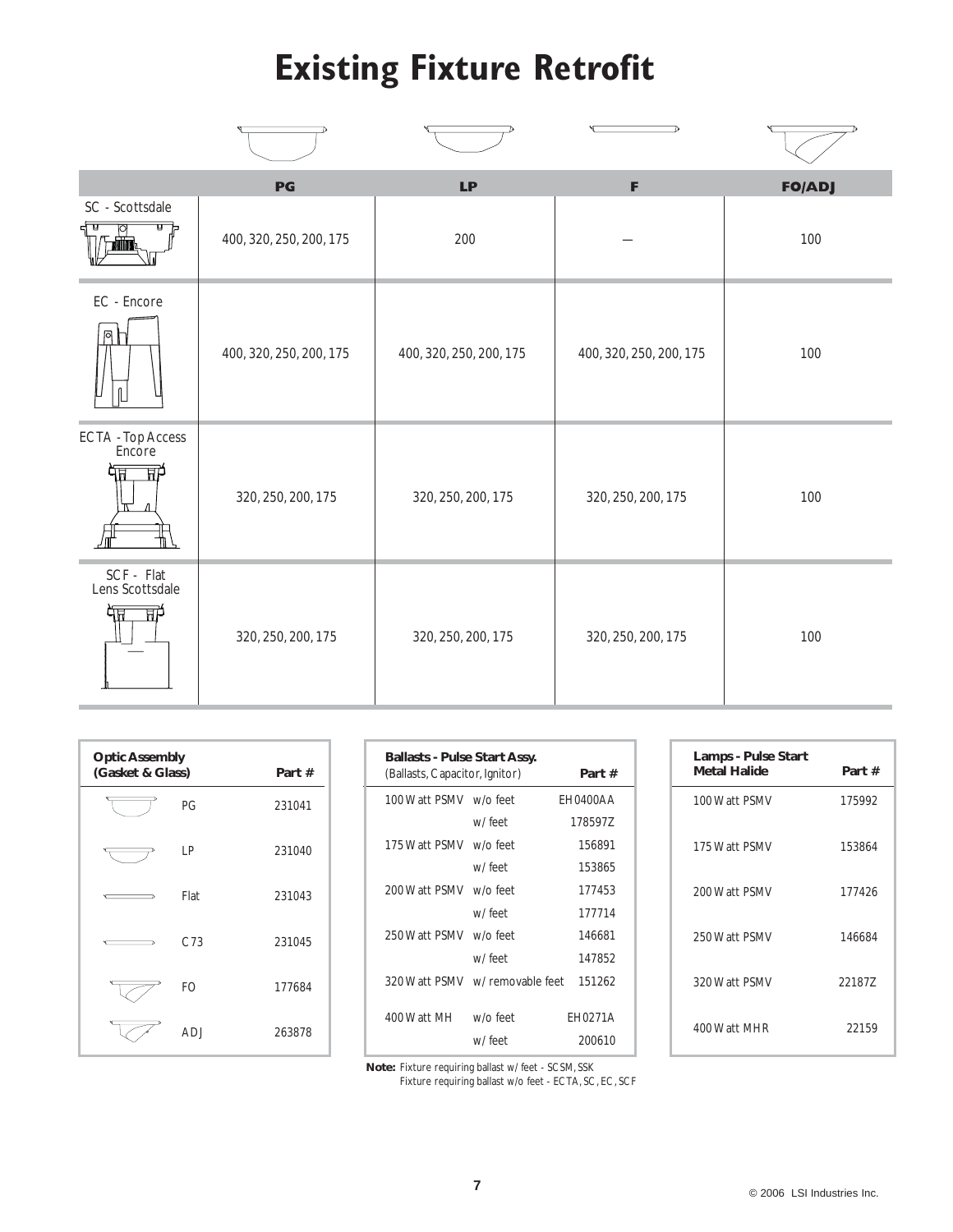## **Area Light Survey**

 *Please identify and document the specifications for each area light on the site. If more than one type of area light fixture is used, be sure to indicate these fixtures in the additional space provided. Complete a separate page for each type of fixture assembly; label each accordingly (i.e. Type A, Type B, etc.) and show location on a sketch or drawing.*

| Quantity (# of poles with this type of fixture) $\overline{\phantom{a}}$                                                                                        |                                          |                         |                                                |                   |  |  |
|-----------------------------------------------------------------------------------------------------------------------------------------------------------------|------------------------------------------|-------------------------|------------------------------------------------|-------------------|--|--|
| <b>Assembly Type</b>                                                                                                                                            | Double Head - 90°<br>Single Head         |                         |                                                |                   |  |  |
|                                                                                                                                                                 | Double Head - 180°<br>Triple Head - 120° |                         |                                                |                   |  |  |
| Color                                                                                                                                                           | <b>Bronze</b>                            | White                   | Platinum                                       | Black             |  |  |
| Model Type<br>(looks like)                                                                                                                                      | Challenger®                              | Greenbriar <sup>®</sup> | Citation®                                      |                   |  |  |
|                                                                                                                                                                 | Classic                                  | Starbeam                | $\bigcirc$ Flood                               |                   |  |  |
| <b>Wattage</b>                                                                                                                                                  | 400 Watt                                 | 1000 Watt               |                                                |                   |  |  |
| <b>Pole Dimensions</b>                                                                                                                                          | $\bigcirc$ 4"                            | $\bigcirc$ 5"           | $\bigcirc$ 6"                                  |                   |  |  |
| <b>Pole Shape</b>                                                                                                                                               | $\cup$ Square                            | Round                   | $\cup$ Round Tapered                           |                   |  |  |
| <b>Head Mounting</b>                                                                                                                                            | Bolt on                                  | Tenon                   | $\cup$ Pole Top                                |                   |  |  |
| <b>Condition of Pole</b>                                                                                                                                        | Replace                                  |                         | Internal Slipfitter (4"& 5" square poles only) |                   |  |  |
| <b>Pole Height</b>                                                                                                                                              | $\circlearrowright$ 16'                  | $\circlearrowright$ 20' | Other (write in) _                             |                   |  |  |
| <b>Base Bolt Size</b>                                                                                                                                           | $\bigcirc$ 3/4"                          | 1"                      | $\bigcirc$ 1-1/4"                              | $\bigcirc$ 1-1/2" |  |  |
| <b>Bolt Circle Diameter *</b><br>*Or indicate left to right or top to<br>bottom dimension. Bolt circle can be<br>determined from these.<br><b>Footer Height</b> | Olam                                     |                         | Number of Bolts _________                      |                   |  |  |
| <b>Pole Mounting</b>                                                                                                                                            | Spaced                                   | <b>Direct to Footer</b> | <b>Direct Bury</b>                             |                   |  |  |
| Indicate any unusual conditions and Draw Diagram if Helpful<br>$\mathbf{r}$<br><b>LSHNDUSTRIES INC.</b>                                                         |                                          |                         |                                                |                   |  |  |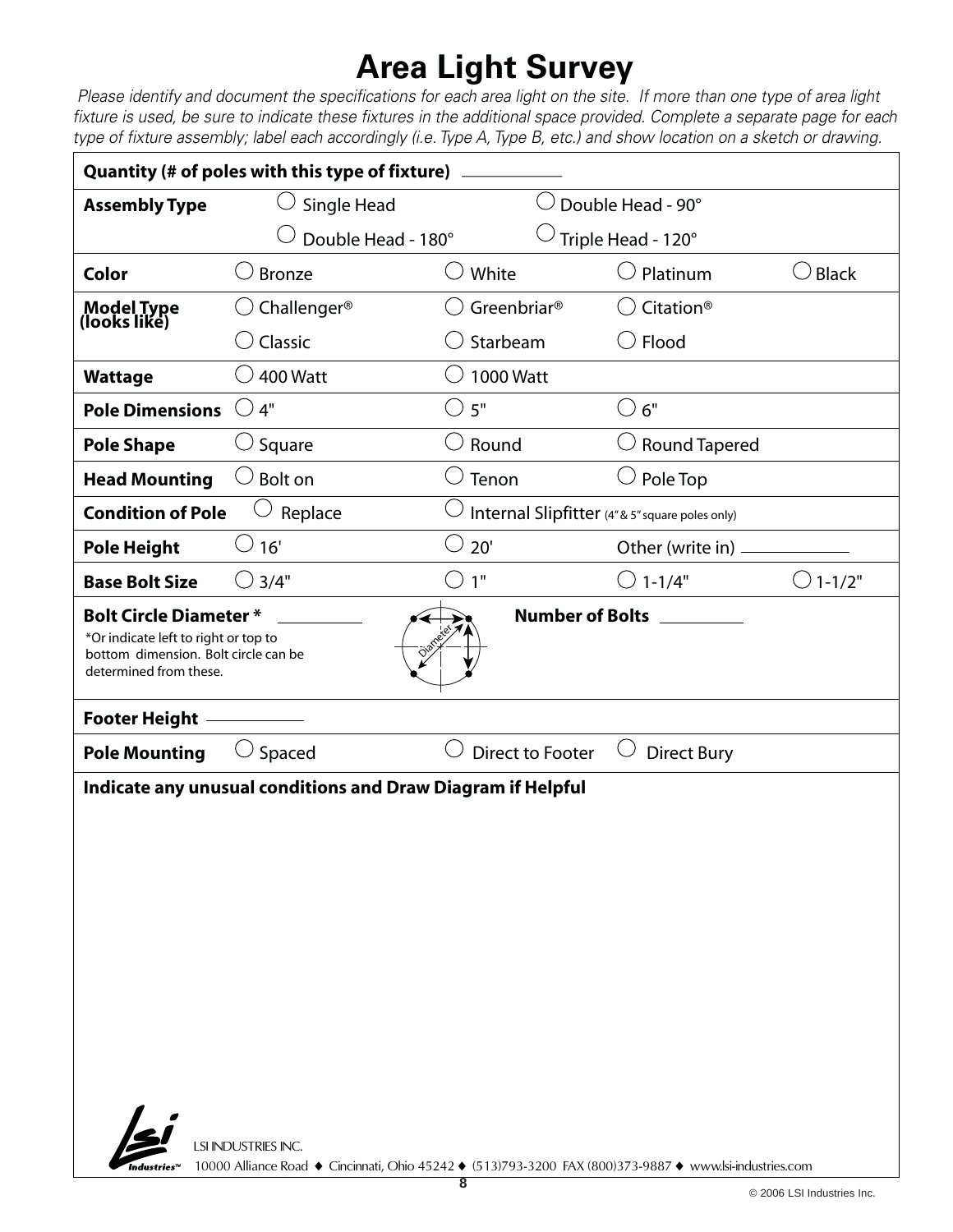#### *Check out the full line of Petroleum/C-store lighting at www.lsi-industries.com*